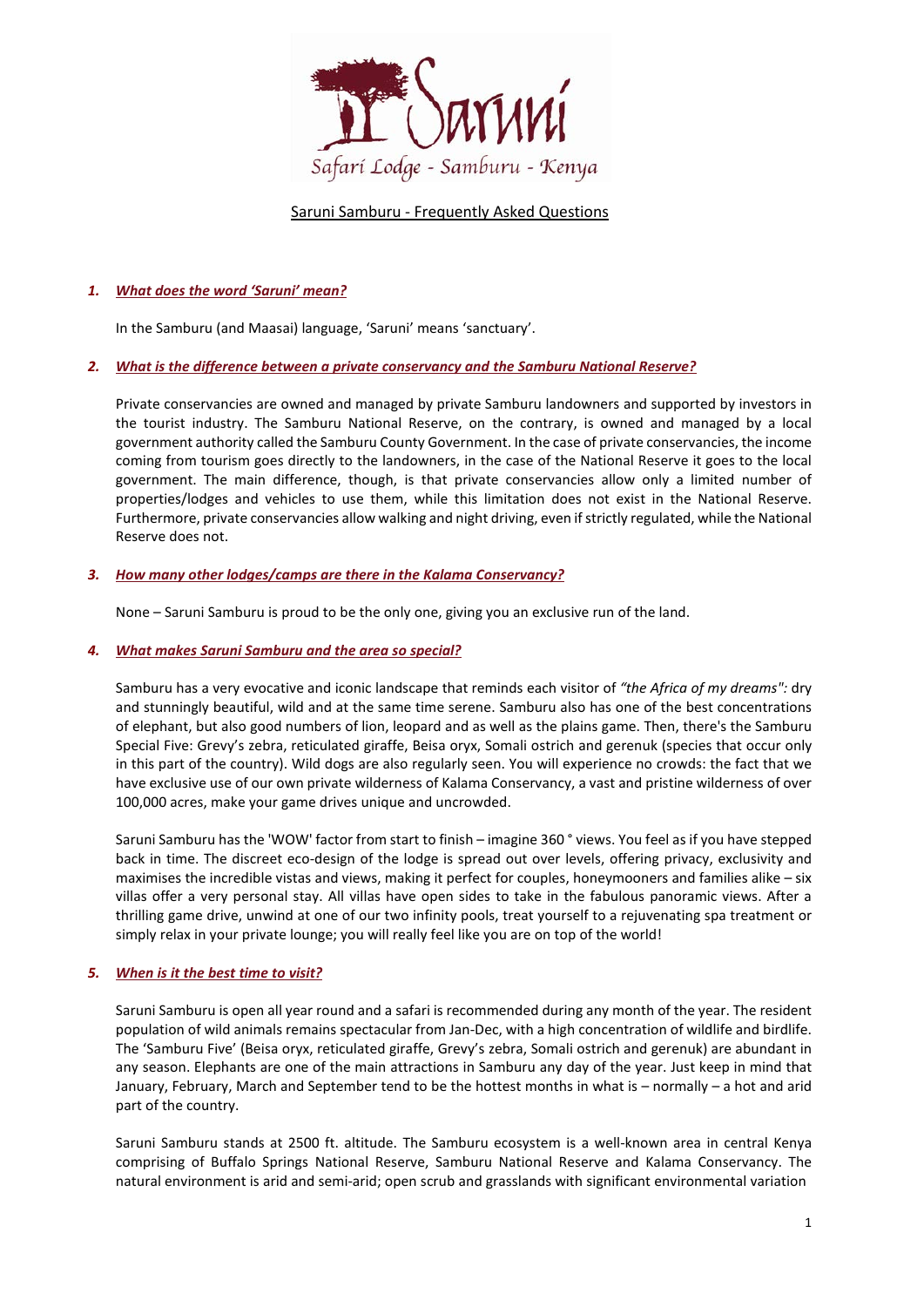based on altitude. Highlands of the Leroghi Plateau (Ldonyo) are relatively cool and well-watered. Lowlands (Lpurkel) are quite dry and hot, semi-desert.

# *6. Do I need a visa?*

Online visa applications ahead of travel are now mandatory for all travellers (adults and children) from applicable countries. Visas on arrival are no longer available. Children under the age of 16 years and accompanying their parents are exempted from payment of visa fees and are not expected to make visa application. Only their valid travel documents will be required at the point of entry. Apply for your visa online by visiting [www.evisa.go.ke.](http://www.evisa.go.ke/) The website is mobile phone-enabled which means you can complete the application from an internet-enabled mobile phone. The system also accepts photos taken and uploaded from a mobile phone. Please note, the website is currently only offered in English although other language versions are being planned. Your E-Visa will be valid for 90 days from the date of approval and not from the date of arrival in Kenya. You should therefore ensure your visa will still be valid at the time of travel. The online payment of visa fee is in US dollars. Visa fee is non-refundable since the application will be processed for approval or non-approval.

## *Travelling in & out of Kenya on the same trip?*

Should you need to enter Kenya twice during the same trip, i.e. arrive in Kenya, depart to another destination within East Africa, return to Kenya for homeward travel, you can apply for a 'double entry' visa on the E-Visa website.

Our Reservations team would be delighted to answer any further visa-related questions you may have - email [reservationsteam@saruni.com.](mailto:reservationsteam@saruni.com)

## *7. What [should](http://www.sarunimara.com/questions/3.htm) I wear?*

Somebody once said that *"Africa is a cold continent blessed by a hot sun*…." Days can be extremely hot while nights can be cool. The annual mean temperatures range between 18° C - 30°C, while the mean annual rainfall is 345 mm with peaks in the months of November and April. You will want to bring a couple of pullovers/sweaters for the mornings, both long and short trousers, good and solid walking shoes (the same you'd wear on a mountain trek). Wear colours that allow you to blend into the environment as much as possible, so choose different shades of green, brown, yellow or red that characterise the African soil and vegetation. Bring a water-proof jacket, a hat and sunglasses.

## *8. What [equipment](http://www.sarunimara.com/questions/4.htm) should I bring?*

The most important things to remember are your sun protection cream, your binoculars and your camera or video equipment. In addition, bring your own flashlight or torch: but if you don't have one, we can provide you with one. Equally, Birds' or Mammals' Field Guides are incredibly useful during your safaris if you are interested in these areas, as there will be plenty of occasions to consult them.

Whilst we appreciate everyone welcomes a freshen up after long day's game drive, we ask you kindly to respect the eco-status of our lodges, and keep your hair dryer and other electrical hair/beauty appliance use to a minimum, as we operate on solar power and back-up generators. Electronics with high wattage disrupt our system and can often leave us with no power. We would prefer to provide you with a suitable hair-dryer on your arrival at the lodge should you require one. We use 3-point British plugs. Each room has a multi-socket extension cord compatible with a variety of plugs from different countries.

#### *9. Do you have telephone network and Wi-Fi at the lodge?*

Safaricom network covers part of Saruni Samburu and guests are generally able to make and receive phone calls without issue. Weather conditions and location will determine the strength of the signal for this matter. The coverage will also depend on your mobile provider back at home. We kindly ask that you respect other guests' space when doing so. Complimentary Wi-Fi is available in your room. Communal areas of the lodge do not have access to Wi-Fi in order to maintain the 'authentic experience' of staying at an eco-lodge in the African wilderness. Kindly inform us should you encounter any problems in gaining access in your room. Should you need to use a computer for any reason during your stay, please inform lodge management who can assist accordingly.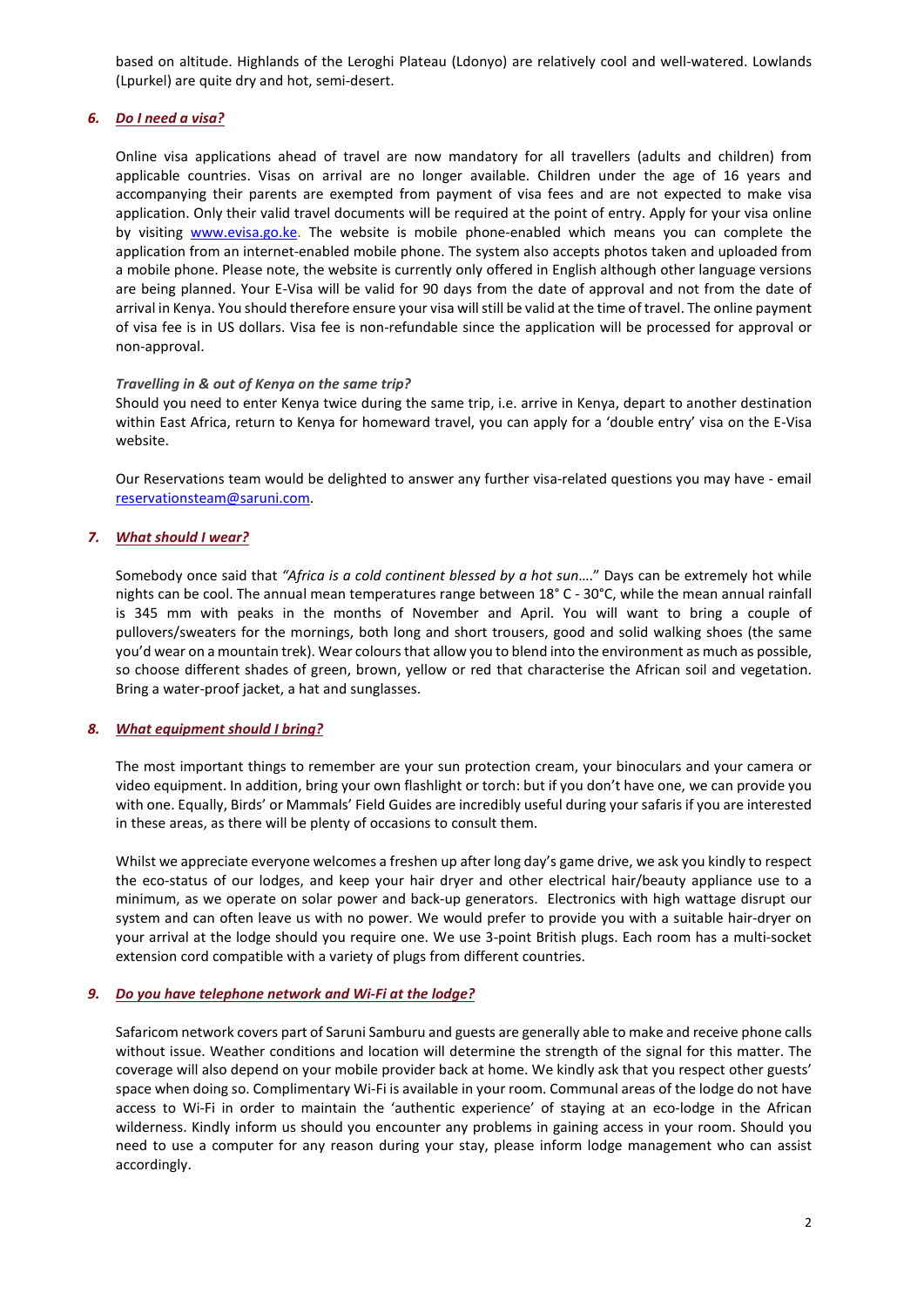#### *10. Can [children](http://www.sarunimara.com/questions/6.htm) come on safari?*

Yes, and we don't have age limits. For parents, to go on safari with your children can be a most exhilarating experience. Children immediately connect with nature and animals, show great curiosity and ability to learn. They normally find the unusual circumstances exciting and absorbing. Obviously, children might need special arrangements and we are ready to cater for them. We always say, it's not how the children behave on safari, it's how the parents interact with them and ensure the safari experience is an encompassing one for all involved.

At Saruni, we are proud to offer the unique 'Warriors Academy'; an interactive experience designed for families with children. With a strong educational flavour, it is a fun, learning adventure that allows you all to explore the wilderness, wildlife and authentic lifestyles of two of Africa's last remaining, fascinating tribes - the Maasai and the Samburu. Guided by the 'moran', or warriors, you get to know, enjoy and understand these exceptional people and see the Kenyan wilderness from an extraordinary perspective - through the eyes of people who have called this wilderness their home for centuries. We tailor and personalise our Warriors Academy according to your timeframe and preference. Combined with the regular safari activities, Warriors Academy can be arranged for anywhere between half a day and 3 days, at no additional cost. Contact our Reservations team on [reservationsteam@saruni.com](mailto:reservationsteam@saruni.com) for information and to book this amazing adventure. *\*Note this activity is complimentary.*

A babysitting ('ayah') service is available upon request for US\$10 per hour payable directly. Should you require a babysitter, please let us know in advance and this can be arranged. Food can be tailored to suit children's requirements and earlier meal times can be arranged where necessary. Please contact us to make a plan ahead of time. Some options include but are not limited to the usual 'treats': pizza, plain pasta or pasta with tomato sauce, chicken and chips etc. Babysitting can be arranged for those who require it.

## *11. Can my food requirements be [accommodated?](http://www.sarunimara.com/questions/7.htm)*

Saruni Samburu's cuisine is Italian-inspired focusing on fresh local ingredients, blended with specially-imported products. We can cater for most special dietary requirements and allergies, and our first-class chefs can accommodate bespoke menus when informed prior to arrival.

# **12.** *Is [Kenya](http://www.sarunimara.com/questions/1.htm) safe?*

Absolutely. The African bush is safe, quiet and far away from any danger. Throughout the night, your security is assured by our Samburu watchmen (the 'Askari'), who patrol the lodge and grounds after dark and escort you to and from your villa after dinner. During the day, our professional guides will instruct you on how to approach the wildlife in the safest way, either on your game drive or your walking safari. Historically, the number of accidents involving humans and wild animals has always been very low: Homo-sapiens are the most feared predator of all…. In the past, like in many other countries, Kenya has been the target of terrorist actions and some governments have issued travel warnings, but they have now been lifted. Kenya is a fast-growing and very successful economy and is one of the commercial hubs of the continent.

## 13. *Hove animals and wildlife, but I am keen to learn about the local people too. How can you accommodate it?*

Our guides and trackers, who are themselves Samburu and from our local communities, are more than happy to share with you stories, traditions, habits, concerns of the people who own the land upon which Saruni Samburu is situated. The ongoing protection of this impressive ecosystem is embraced by the Samburu because of their own culture and values, not because they have 'adopted' it from any experts.

## *14. How do the Maasai and Samburu tribes differ?*

Both tribes belong to the Nilotic family (as opposed to the Bantu family) and are originally pastoralists and seminomadic. They speak two languages that are very close to each other and have similar traditions, but they also live in very different regions (the Samburu in the arid North, the Maasai mostly in the fertile South of Kenya) and this has modified their lifestyles. In a way, the Samburu are the old-fashioned version of the Maasai, even more traditional and more community-oriented.

## *15. What makes Saruni Samburu [eco-friendly?](http://www.sarunimara.com/questions/9.htm)*

Many things. We have invested in technology that allows us to minimise our environmental impact. Electricity (220 volts), for instance, comes from solar panels even if we have a silent generator as a back-up. All our toilets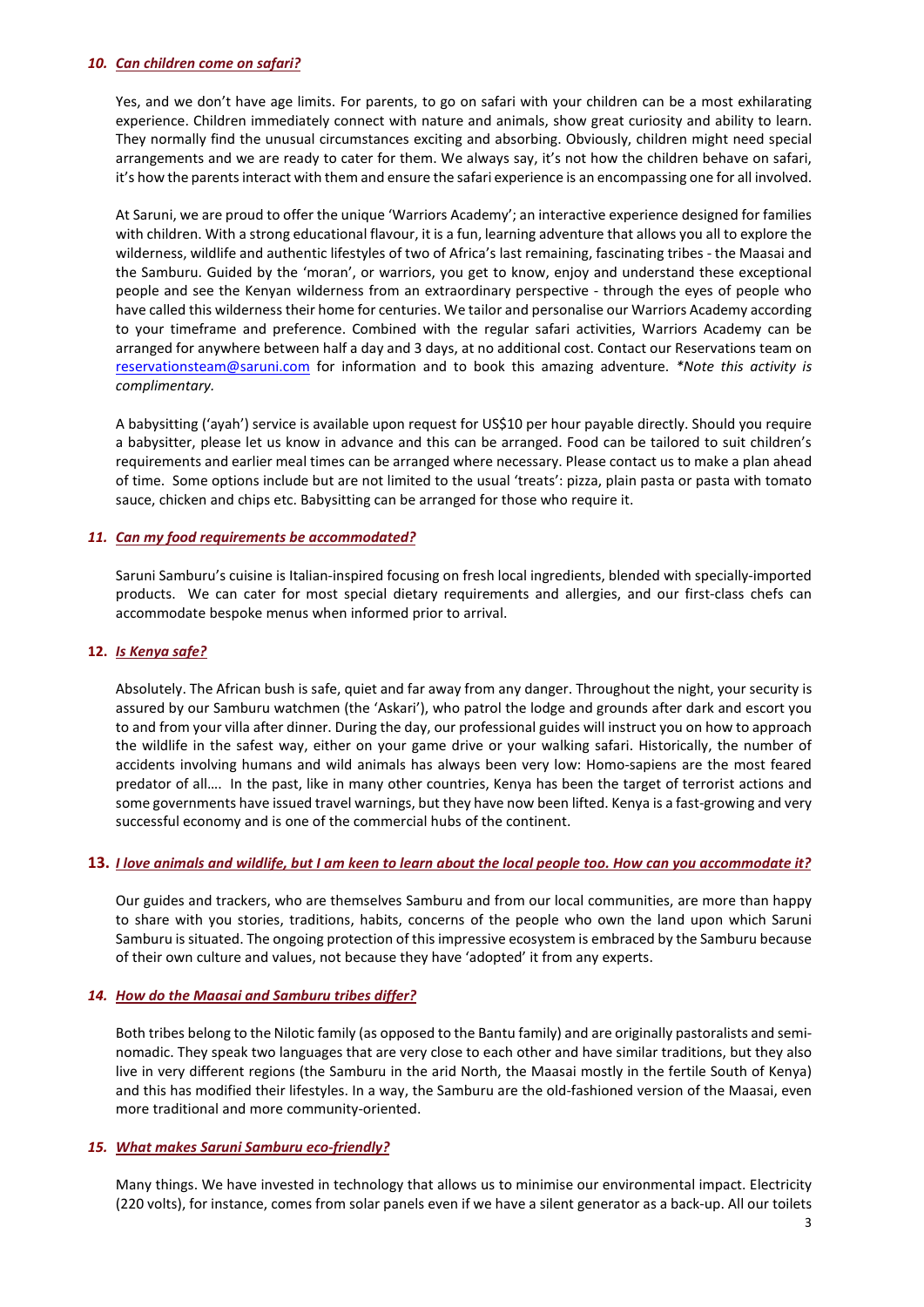are eco-toilets that provide both short and long flush cycles. We dispose of our rubbish in a responsible way, taking glass and metal back to Nairobi for recycling. We also collect and recycle rainwater. We strive to reduced single use plastic by providing each guest with their own Saruni aluminum water bottle, which they can refill at various water dispensers around the lodge and in their villa. We no longer provide plastic straws but biodegradable option upon request. The burning of firewood is limited only to our main fire pit and to fire the Kuni boosters. Water is heated using solar panels. We support many community projects and work closely with the local community of landowners and especially with the Samburu women. Saruni Samburu has been certified by **Eco Tourism Kenya** in their eco-rating scheme.

### *16. How do I get to Saruni Samburu?*

Once you arrive in Nairobi (several airlines have daily flights to Kenya's capital, check with your travel agent), there are three ways: by car, by scheduled flight and by chartered flight. The journey between Nairobi and Saruni Samburu is approximately 300km, takes about six hours and is a combination of highway and bush road at the last-minute entering into Kalama Conservancy. Please contact our Reservations team on [reservationsteam@saruni.com](mailto:reservationsteam@saruni.com) for driving directions. The internal flight takes approximately one hour and we will be waiting for you at the airstrip, ready to begin your adventure. Air Kenya and Safarilink airlines fly to Samburu, landing at our nearest airstrip, 'Kalama' and occasionally at another airstrip called 'Oryx'. It takes 40 mins from Kalama Airstrip to the lodge, but we combine your arrival with a game drive, given that the areas between the lodge and airstrip are jam-packed with plentiful game – so you get to start your safari as soon as you disembark from the plane! You can also charter your own plane. Your booking agent can arrange this for you.

## *17. Do you have a private [airstrip?](http://www.sarunimara.com/questions/11.htm)*

If you plan to arrive in Samburu using a private plane, you will land at Kalama airstrip, and this is our nearest landing site being a 40 mins' game drive from the lodge. Its GPS coordinates are N 0°41'39", 37°36'45" E.

### *18. What health [precautions](http://www.sarunimara.com/questions/12.htm) should I take?*

**Malaria Prevention:** Saruni Samburu is a low-risk area due to low population density. Mosquito nets are still provided in each room as a precaution. You should still eliminate any risk by keeping your arms, legs and feet covered as much as possible after dusk (long, light-coloured sleeves and trousers are best) and cover exposed skin with a strong repellent. Mosquito repellent spray is provided in your room. However, it is always better to consult your doctor and be given personalised advice.

**Yellow fever vaccination** is not compulsory in order to enter Kenya and yellow fever in itself is not a major threat, but we advise the guest to ask his/her doctor about the need for a yellow fever vaccination. If guests are travelling on to a destination or returning home following a visit to Kenya, they may be asked to present a valid Yellow Fever Vaccination Certificate on arrival, having declared they have just visited or travelled from Kenya.

When travelling, hepatitis is always a concern and we advise the guest to ask his/her doctor about the need for an A-type vaccination, it lasts for ten years and will give peace of mind.

**Sun Protection**: do not underestimate the power of the equatorial sun. The sun can quickly burn and may even cause sunstroke. A hat and sunglasses will protect you from the bright light. A high-factor sunblock applied liberally to exposed skin is essential. Avoid dehydration by drinking plenty of bottled water whilst in the sun.

## *19. What if there is an [emergency](http://www.sarunimara.com/questions/14.htm) and I need to be evacuated for health reasons?*

All guests travelling to Saruni must have comprehensive travel insurance, medical insurance and emergency evacuation coverage. On all bookings we organise temporary emergency medical evacuation cover valid for 1 month. Please contact us at [reservationsteam@saruni.com](mailto:reservationsteam@saruni.com) or ask your travel agent about the Flying Doctors' cover on offer in Kenya.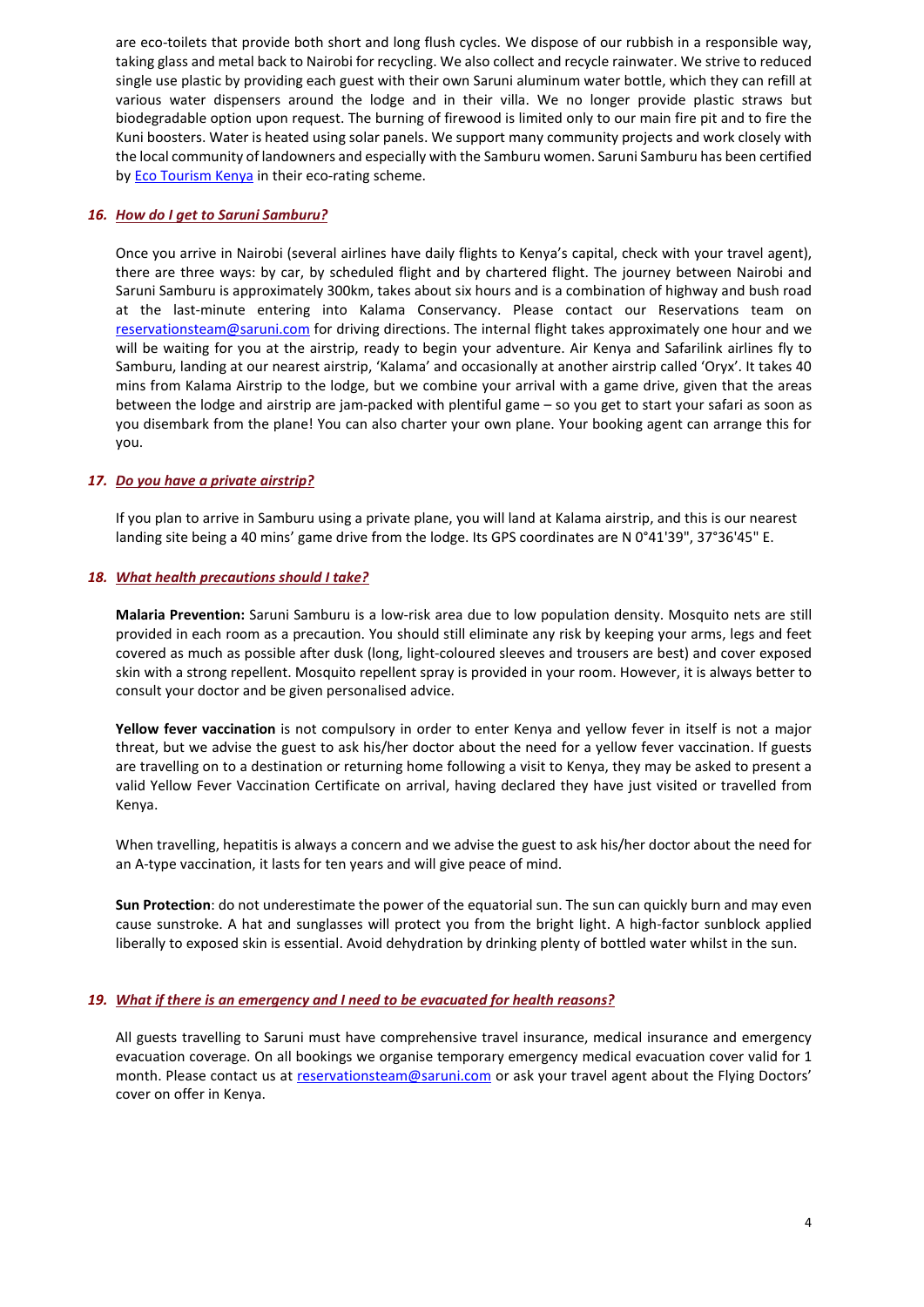#### 20. What else can I do at Saruni Samburu in addition to aoina on a game drive watchina wildlife?

At Saruni Samburu you can participate in a wide range of diverse activities appealing to all tastes and all ages. The activities have been developed in celebration of the great wilderness right on our doorstep and the unique people who call it their home.

**SAMBURU WELLBEING SPACE.** At Saruni Samburu, we operate the Samburu Wellbeing Space, where we use local plants and are inspired by ancient Samburu knowledge to offer a range of massages and beauty treatments. We offer one complimentary massage per room per stay; a half-hour classic Back & Neck massage.

**BIRDWATCHING.** If you are passionate about birds, Samburu is the perfect place to visit; not only are the species abundant but the birds can be easily spotted and photographed. Our guides are birdwatchers by instinct and training and share your love for birds. We always carry field guides in our vehicles.

**BUSH MEALS.** Enjoy breakfast along the Ewaso Nyiro River and starlit dinners in a dry river bed under the vast African skies (weather permitting). We'd love to take you to our secret spots for a bush dinner or for a picnic lunch that allows us to be with elephants, waterbuck, lion, impala and the Samburu Five that stop to take water. Note – bush dinners are usually part of a group, unless we can accommodate otherwise.

**CULTURAL VISIT TO LOCAL VILLAGE & COMMUNITY.** Our safaris are not only focused on wildlife but also on culture and people. Some call it 'cultural tourism'. We call it 'meet the neighbours'. We visit genuine Samburu villages - our neighbours and friends, we are privileged to share moments of their life. They are the ancient custodians of this land and we feel it is an integral part of the Saruni Samburu experience for you to see how they live, how they protect the environment and in what way they differ from other African tribes. Be prepared for the Samburu to ask you questions too as they will be curious about you! Consider it an exchange of ideas and information. \*Please note, this visit incurs an additional charge of US\$20 per person that goes to the community directly.

**GUIDED BUSH WALKS.** Walking safaris are individually tailored to your interests and are set in a breath-taking landscape. Walking with the Samburu warriors out in the African bush is a fantastic experience and you will learn from their authentic local knowledge of the plants, animals and landscape, about their traditions and about their lives. Having discovered Samburu rock art in several caves nearby the lodge, we include a visit to these extraordinary archaeological sites during our bush walks.

**GUIDED GAME DRIVES – DAY & NIGHT.** You can enjoy morning, afternoon and all-day game drives through renowned and teeming conservation areas; Kalama Conservancy and Samburu National Reserve, two fantastic habitats for African wildlife. We also highly recommend night game drives in Kalama Conservancy, when nocturnal species can be encountered. This is a unique activity not permitted in the National Reserve.

**HELICOPTER EXCURSIONS.** These are available upon request and payable extra, with excursions to Mount Kenya, Turkana and everything in between. Ask lodge management for further information.

**PHOTOGRAPHIC HIDE.** At Saruni Samburu we offer our guests a unique experience for Kenya: access to an elephant-proof, open ground level hide based at a waterhole, where from both novice and professional photographers can photograph animals and elephants from ground level. Designed with the needs of photographers in mind, partially buried underground, located a few steps from our waterhole (which is also being re-designed), it is 'painted' with Samburu red earth and covered with shrubs and bushes: the perfect spot for 'stealing' amazing images of what occurs at our well-frequented waterhole. It can have up to 8 guests inside, it has maps and books available, and bean bags for photographers. The waterhole at Saruni Samburu offers a unique opportunity to spot from very close up the elephants that come and drink its water, the fantastic birds' species and the 'Samburu Five'; reticulated giraffe, Beisa oryx, gerenuk, Somali ostrich and Grevy's zebra. Being in the middle of an arid area, the hide also provides excellent opportunities to photograph from ground level and from very close up the predators of Samburu, especially lion and leopard.

**'SCORPION SAFARIS'.** Interested in scorpions and all that lies beneath the sand, hidden away from sight? Why not let us take you on a 'scorpion safari'. Understand the many different types of scorpion that call the earth surrounding Saruni Samburu their home. Walking shoes or boots advised!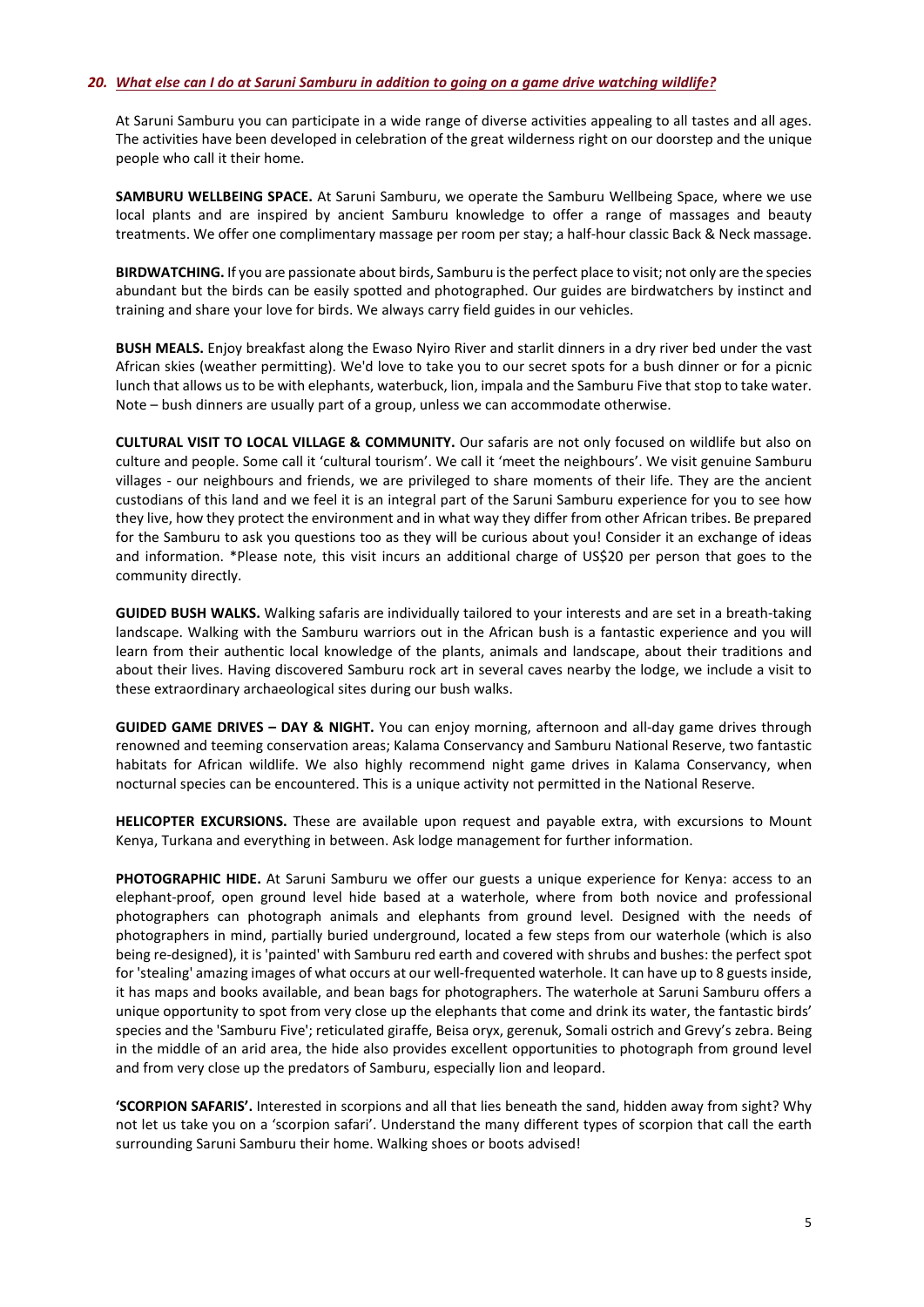**STAR-GAZING.** The night skies above Saruni Samburu and the 'hot rock' upon which it sits are among some of the brightest and most beautiful in the world. Unpolluted and unobscured, every evening the night skies provide you with an alternative 'playground'.

**SUNDOWNERS.** The sundowner is a well-deserved drink at the end of a long day on safari to 'salute' the African sun as it is setting. We drive you to an unforgettable panoramic viewpoint and serve you your favourite drink along with a selection of scrumptious 'bitings'; small snacks to whet your appetite ahead of the delicious dinner which awaits.

**THE SACRED MOUTAIN TREK.** Standing proud on Saruni Samburu's doorstep, Mount Ololokwe is the Samburu tribe's sacred mountain. It is a pillar of cultural significance to the Samburu and an exciting trekking venture to many others. Setting off at dawn, our professional guides will accompany you during this day's excursion to the summit (with picturesque pit stops for breakfast and lunch) teaching you along the way about the mountain, its cultural significance and all of its wonders. Please note, this trek is payable extra.

**VISIT TO LOCAL CAVES FEATURING ROCK ART.** As part of the guided bush walks, you can also visit nearby mountain caves where, hundreds of years ago, the Samburu have drawn hunting scenes and animals in what the experts call 'white rock art'. The caves evoke a past when the Samburu were mostly pastoralist warriors.

**WARRIORS ACADEMY.** The Warriors Academy is a special interactive safari experience with a strong educational flavour, designed especially for families with children or small groups. It is a fun learning experience, that allows you to explore not only the wildlife, but also the authentic lifestyle of one of the most well-known and culturally fascinating tribes left in Africa; the Samburu. Under the tutelage of their 'moran', or warriors, you get to know, enjoy and understand these unique people and see the Kenyan wilderness from a different perspective. Combined with regular safari activities, and tailored to your interests and timeframe, the Warriors Academy can last between 1-3 hours, and needs to be booked in advance through Saruni or through your travel agent. There is no charge for this activity.

**YOGA & EXERCISE.** If you fancy saluting the African sun in a different way, and are inspired by the surrounding natural beauty experienced from your veranda, please find a yoga/exercise mat in your wardrobe for use inroom. If you require extra mats, please inform lodge management accordingly.

## *21. What about [snakes,](http://www.sarunimara.com/questions/13.htm) insects, bugs etc.?*

It's very unlikely that you are going to be disturbed or scared by snakes, insects and bugs. Yes, the African savanna is home to all kinds of snakes and insects, but you rarely see them and if that happens, you most likely see from a safe distance. They are more scared of you. The lodge manager on arrival can instruct you further. In a very dry, cool, sunny area like ours, bugs and insects are not likely to play a major role in your safari… and you'll certainly see more elephants and lions than you will snakes! For your own comfort, as lights attract insects (and to save electricity!), please turn off the lights in your villa when you are out or when not required.

## *22. How long [should](http://www.sarunimara.com/questions/15.htm) a safari be?*

It really depends on how much time you have at your disposal. In general, if you are travelling from Europe of from the United States, you should plan to have at least a week in Africa. A period of ten days-two weeks would allow you to have an even better experience. There are two ways to enjoy a safari: one is to focus on one area and location and spend all your time there. The other is to tour several lodges, camps and locations, spending two or three nights at each of them. In the first instance, you get to discover much more of the area that you choose, you establish friendships and personal relationships with your hosts and with many of the guides and people who work at the lodge. You will get to know the area from all its different perspectives: early morning safaris, night safaris, bush breakfasts and bush dinners, dawn and sunset, the wildlife but also the people and their customs, photography and pure contemplation, the walking and the driving… The second type of safari allows you to taste the incredible variety of landscapes that Kenya and East Africa can offer. From the very hot deserts to the snows of its highest mountains. The choice is yours!

## *23. What cars do you have? Am I safe in the car? Can we have exclusive use?*

At Saruni Samburu, we have a fleet of 4x4 Land Rovers for all game drives and transfers. The vehicles are opensided for the best game viewing and have a canvas roof for shade. The animals do not see you – they only see the outline of the car as an object, and not as prey so you can game drive safe in this knowledge. However, it is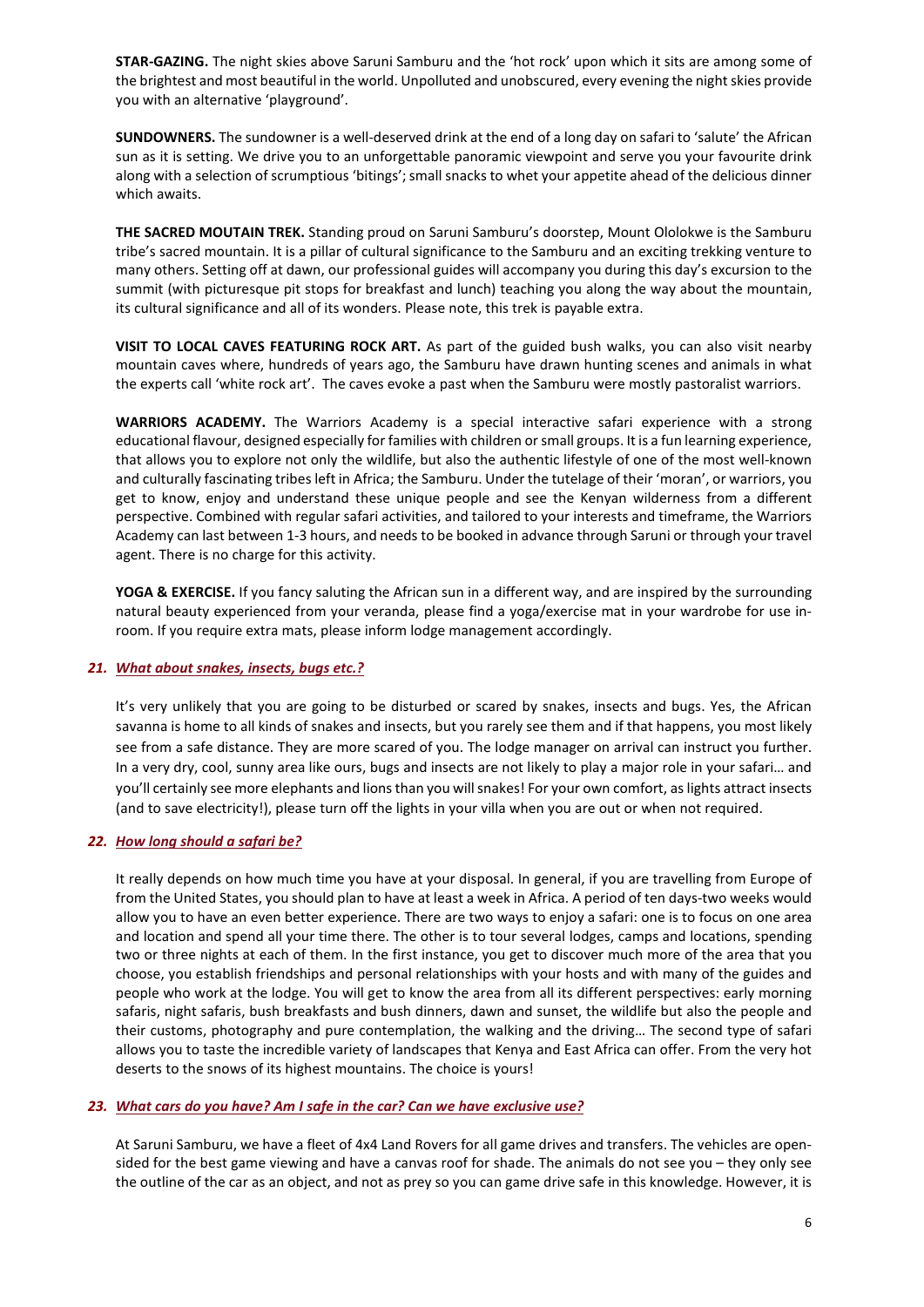still advisable to keep your legs and arms inside the vehicle when you are near to the wildlife. Guests share our vehicles, unless exclusive use of a vehicle has been arranged at US\$350 per day.

# *24. What forms of payment does the lodge accept?*

At Saruni Samburu, we accept the following forms of payment: cash (currencies: US\$ newer than 2006, Euro, Sterling, KES), Visa and MasterCard credit cards and debit cards. Please note: there is no applicable surcharge when paying for stay incidentals. However, a surcharge applies if using a credit card to settle any outstanding accommodation/travel costs that are due to us prior to your arrival.

If you buy souvenirs or other objects in the lodge shop, we kindly ask you to pay in cash (preferably in US\$) to avoid credit card surcharges. Any staff tips/gratuities should also kindly be paid in cash.

# *25. What are conservation fees – and why do I need to pay them?*

This is the daily amount of US\$116 per person, payable as part of your holiday costs, due to the communities which own the private land upon which Saruni Samburu is situated. In paying this, you are directly contributing to the ongoing protection of wildlife and land conservation, supporting the communities and preventing unnecessary development that would endanger fauna and flora. For more information relating to conservancy fees, please email our Reservations team on [reservationsteam@saruni.com.](mailto:reservationsteam@saruni.com)

## *26. How much does a [safari](http://www.sarunimara.com/questions/17.htm) cost?*

Back in the 'golden days' of safari, a high-quality safari in Africa used to be a very expensive holiday, affordable only by the famous and wealthy. The glamour of those days is still part of any well-organised safari, but times change and so does accessibility. Naturally, the cost of a safari varies according to some variable factors such as internal transfers required, flights on scheduled or chartered planes, or, driving, number of people travelling together, extra activities required. In general, you should budget an all-inclusive cost is between US\$700-1,000 per day per person (flights and transfers not included).

## *27. Are you [allowed](http://www.sarunimara.com/questions/18.htm) to hunt animals in Kenya?*

No, absolutely not. Hunting has been abolished and forbidden in Kenya since 1977. The only shooting we do of wild animals and the beauty of Africa is with our cameras and with our eyes.

## *28. How do you support the local community?*

Saruni believes fully and invests significantly in community development and conservation. Saruni Samburu works together with the Northern Rangeland Trust (NRT) to improve the living conditions for the 2,000 local Samburu people who own the Kalama Conservation Area, and is providing them with income generated by the tourism for the first time in their history. Saruni Samburu is committed to employing most of our staff from this small community. At least 90% of the employees are local Samburu men and women and are trained by the lodge. The lodge has been designed and built in an eco-friendly way to achieve minimum impact on the environment. Saruni Samburu has provided Kiltimany Primary School with a new water-tank and we are sponsoring one of their best students for further studies. In several other areas, there is a strong bond between the lodge and the local communities. Saruni Samburu pays the salaries of 2 Kalama rangers to help the community.

## *29. What other properties does Saruni have in Kenya?*

We are proud to be able to offer the ultimate safari 'circuit' with guests staying at our camps and lodges across Kenya, as introduced below:

**Saruni Wild** is a tented camp elegantly and comfortably furnished with all the necessary luxuries of a wild yet classic safari – hot water showers, flushing loos, open safari vehicles, Italian-inspired cuisine and exceptional service. The camp is located right in the heart of the Mara plains in a forest populated by abundant 'plains game' and right in front of the migration hotspots. Enjoy uninterrupted views from your private veranda, fire-lit meals under the vast African sky, guided game drives in complete seclusion led by Maasai warriors. Saruni Wild's prime location is ideal for game-viewing, bird-watching, star-gazing and for being immersed in nature - a truly unique and life-enriching safari experience of the remarkable Masai Mara, off the beaten tracks. For more information, please visit [www.saruni.com/saruni-wild/](http://www.saruni.com/saruni-wild/) (opened 2015).